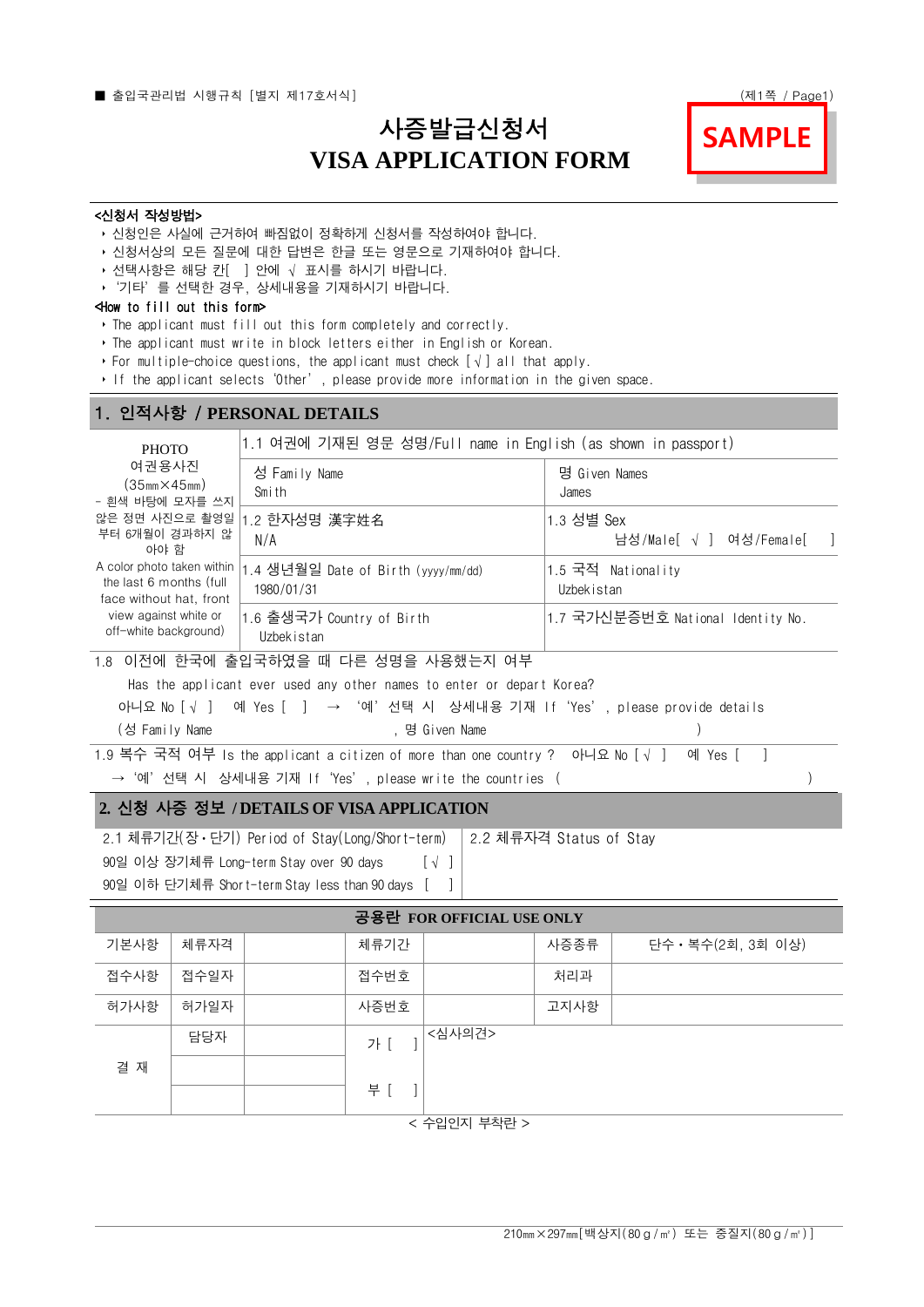| 3. 여권정보 / PASSPORT INFORMATION                                                                                               |                                                            |  |  |  |  |
|------------------------------------------------------------------------------------------------------------------------------|------------------------------------------------------------|--|--|--|--|
| 3.1 여권종류 Passport Type                                                                                                       |                                                            |  |  |  |  |
| 외교관 Diplomatic [ ]                                                                                                           | 관용 Official [ ]                                            |  |  |  |  |
| 일반 Regular [√ ]                                                                                                              | 기타 Other [ ]                                               |  |  |  |  |
| '기타'상세내용 If'Other', please provide details (                                                                                 |                                                            |  |  |  |  |
| 3.2 여권번호 Passport No.<br>3.3 발급국가 Country of Passport<br>C12345678<br>Uzbekistan                                             | 3.4 발급지 Place of Issue<br>Tashkent                         |  |  |  |  |
| 3.6 기간만료일 Date Of Expiry<br>3.5 발급일자 Date of Issue<br>30 Nov 2020<br>29 Nov 2030                                             |                                                            |  |  |  |  |
| 3.7 다른 여권 소지 여부 Does the applicant have any other valid passports ?<br>→ '예'선택 시 상세내용 기재 If 'Yes', please provide details    | 아니요 No [√ ] 예 Yes [<br>$\perp$                             |  |  |  |  |
| a) 여권종류 Passport Type                                                                                                        |                                                            |  |  |  |  |
| 외교관 Diplomatic [ ]                                                                                                           | 관용 Official [ ]                                            |  |  |  |  |
| 일반 Regular [ ]                                                                                                               | 기타 Other [<br>$\mathcal{L}$                                |  |  |  |  |
| b) 여권번호 Passport No.                                                                                                         | c) 발급국가 Country of Passport ______ d) 기간만료일 Date of Expiry |  |  |  |  |
| 4. 연락처 / CONTACT INFORMATION                                                                                                 |                                                            |  |  |  |  |
| 4.1 본국 주소 Home Country Address of the applicant<br>11/12 Naqqoshlik, Tashkent 100185 Uzbekistan                              |                                                            |  |  |  |  |
| 4.2 현 거주지 Current Residential Address *현 거주지가 본국 주소와 다를 경우 기재 *Please write the current address if different<br>from above   |                                                            |  |  |  |  |
| 4.3 휴대전화 Cell Phone No. 또는 일반전화 Telephone No.<br>$+998-123456789$                                                            | 4.4 이메일 E-mail<br>igse@igse.ac.kr                          |  |  |  |  |
| 4.5 비상시 연락처 Emergency Contact Information                                                                                    |                                                            |  |  |  |  |
| a) 성명 Full Name in English Michael Smith                                                                                     | b) 거주 국가 Country of Residence Uzbekistan                   |  |  |  |  |
| c) 전화번호 Telephone No. +998-123456789                                                                                         | d) 관계 Relationship to the applicant <b>Father</b>          |  |  |  |  |
| 5. 혼인사항 및 가족사항 / MARITAL STATUS AND FAMILY DETAILS                                                                           |                                                            |  |  |  |  |
| 5.1 현재 혼인사항 Current Marital Status                                                                                           |                                                            |  |  |  |  |
| 이혼 Divorced [<br>기혼 Married [                                                                                                | 미혼 Single [√ ]<br>$\Box$                                   |  |  |  |  |
| 5.2 배우자 인적시항Personal Information of the applicant's Spouse *기혼으로 표기한 경우에만 기재 If Married'please provide details of the spouse |                                                            |  |  |  |  |
| a) 성 Family Name (in English)                                                                                                | b) 명 Given Names (in English)                              |  |  |  |  |
| c) 생년월일 Date of Birth (yyyy/mm/dd)                                                                                           | d) 국적 Nationality                                          |  |  |  |  |
| e) 거주지 Residential Address                                                                                                   | f) 연락처 Contact No.                                         |  |  |  |  |
| 5.3 자녀 유무 Does the applicant have children?                                                                                  |                                                            |  |  |  |  |
| 없음 No [√ ]<br>있음 Yes [                                                                                                       | 자녀수 Number of children [<br>$\mathbf{I}$                   |  |  |  |  |
| 6. 학력 / EDUCATION                                                                                                            |                                                            |  |  |  |  |
| 6.1 최종학력 What is the highest degree or level of education the applicant has completed ?                                      |                                                            |  |  |  |  |
| 석사/박사 Master's /Doctoral Degree [ ]<br>대졸 Bachelor's Degree [√ ]                                                             |                                                            |  |  |  |  |
| 고졸 High School Diploma [                                                                                                     | 기타 Other [<br>$\blacksquare$                               |  |  |  |  |
| '기타'선택 시 상세내용 기재 If'Other', please provide details (                                                                         |                                                            |  |  |  |  |

| 6.2 학교명 Name of School | 6.3 학교 소재지 Location of School(city/province/country) |
|------------------------|------------------------------------------------------|
| Tashkent University    | Tashkent Uzbekistan                                  |

210㎜×297㎜[백상지(80g/㎡) 또는 중질지(80g/㎡)]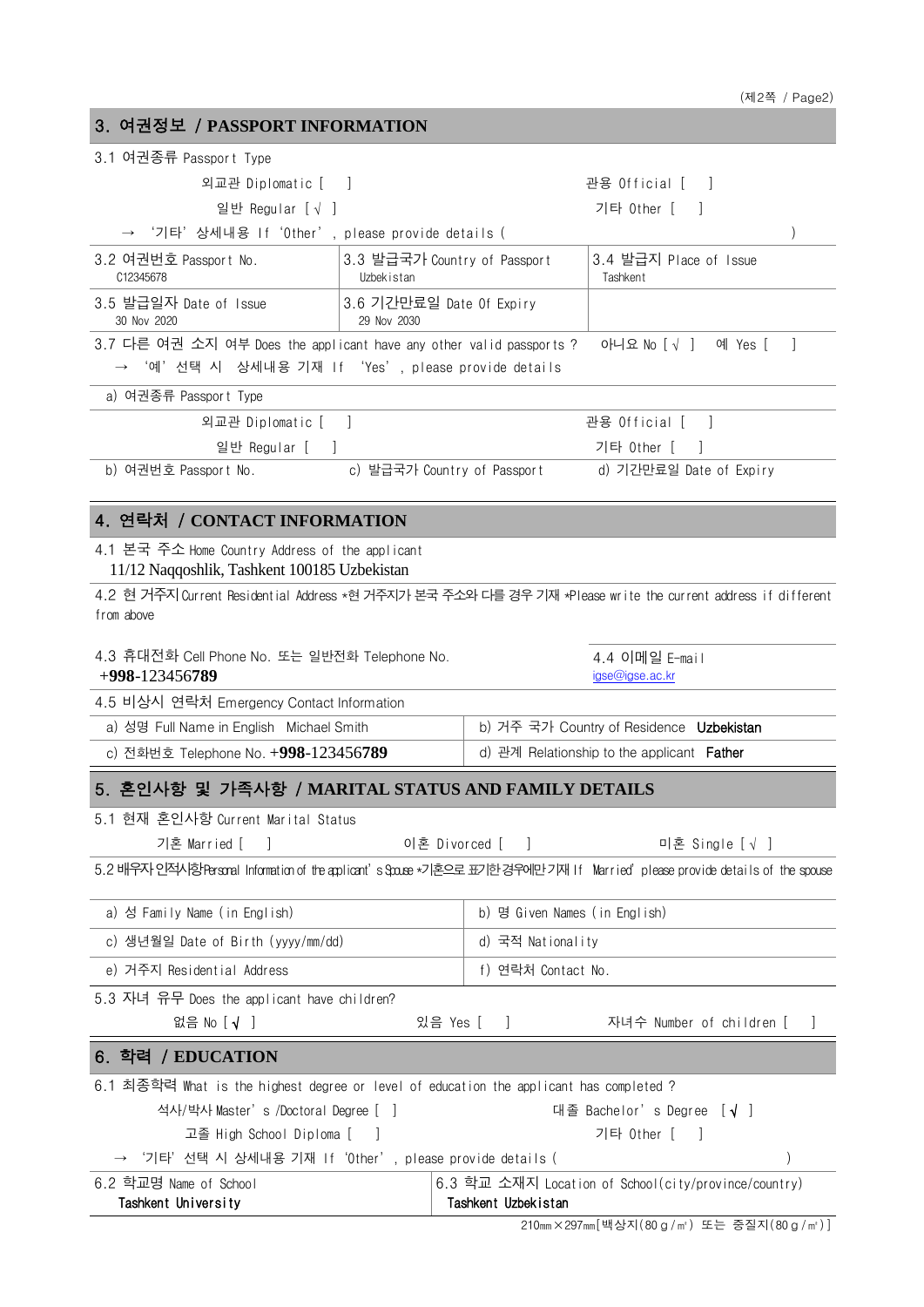|                                                                                                                                                                                     |                      |                                                | (제3쪽 / Page3)                                                     |
|-------------------------------------------------------------------------------------------------------------------------------------------------------------------------------------|----------------------|------------------------------------------------|-------------------------------------------------------------------|
| 7. 직업 / EMPLOYMENT                                                                                                                                                                  |                      |                                                |                                                                   |
| 7.1 직업 Current personal circumstances                                                                                                                                               |                      |                                                |                                                                   |
| 사업가 Entrepreneur [ ]                                                                                                                                                                | 자영업자 Self-Employed [ | $\overline{\phantom{a}}$                       | 직장인 Employed [ ]                                                  |
| 공무원 Civil Servant [<br>a a T                                                                                                                                                        |                      | 학생 Student [<br>$\overline{\phantom{a}}$       | 퇴직자 Retired [<br>$\sim$                                           |
| 무직 Unemployed [√ ]                                                                                                                                                                  |                      | 기타 Other [                                     |                                                                   |
| '기타'선택 시 상세내용 기재 If 'Other', please provide details (                                                                                                                               |                      |                                                |                                                                   |
| 7.2. 직업 상세정보 Employment Details                                                                                                                                                     |                      |                                                |                                                                   |
| a) 회사/기관/학교명 Name of Company/Institute/School                                                                                                                                       |                      |                                                | b) 직위/과정 Position/Course                                          |
|                                                                                                                                                                                     |                      |                                                |                                                                   |
| c) 회사/기관/학교 주소 Address of Company/Institute/School                                                                                                                                  |                      |                                                | d) 전화번호 Telephone No.                                             |
| 8. 방문정보 / DETAILS OF VISIT                                                                                                                                                          |                      |                                                |                                                                   |
| 8.1 입국목적 Purpose of Visit to Korea                                                                                                                                                  |                      |                                                |                                                                   |
| 관광/통과 Tourism/Transit [ ] 행사참석/Meeting, Conference [ ]                                                                                                                              |                      |                                                | 의료관광 Medical Tourism [<br>$\Box$                                  |
| 단기상용 Business Trip [ ]                                                                                                                                                              |                      | 유학/연수 Study/Training [√ ]                      | 취업활동 Work [ ]                                                     |
| 무역/투자/주재 Trade/Investment/Intra- 가족 또는 친지방문 Visiting Family/<br>Corporate Transferee [ ]                                                                                            |                      | Relatives/Friends                              | 결혼이민 Marriage Migrant [ ]                                         |
| 외교/공무 Diplomatic/Official [ ]                                                                                                                                                       |                      | 기타 Other [ ]                                   |                                                                   |
| → '기타'선택 시 상세내용 기재 If 'Other', please provide details (                                                                                                                             |                      |                                                | $\lambda$                                                         |
| 8.2 체류예정기간 Intended Period of Stay<br>24 months (2 years)                                                                                                                           |                      | 8.3 입국예정일 Intended Date of Entry<br>2022/02/01 |                                                                   |
| 8.4 체류예정지(호텔 포함) Address in Korea (including hotels)<br>30, Eulji-ro, Jung-gu, Seoul, Korea 000 Hotel                                                                               |                      |                                                | 8.5 한국 내 연락처 Contact No. in Korea<br>010-1234-5678                |
| 8.6 과거 5년간 한국을 방문한 경력 Has the applicant travelled to Korea in the last 5 years ?<br>아니요 No [√ ] 예 Yes [ ] → '예'선택 시 상세내용 기재 If 'Yes', please provide details of any visits to Korea |                      |                                                |                                                                   |
| ) 회 times,                                                                                                                                                                          |                      |                                                |                                                                   |
| 방문목적 Purpose of Visit                                                                                                                                                               |                      |                                                | 방문기간 Period of Stay                                               |
|                                                                                                                                                                                     |                      |                                                | $(yyyy/mm/dd) \sim (yyyy/mm/dd)$                                  |
|                                                                                                                                                                                     |                      |                                                |                                                                   |
|                                                                                                                                                                                     |                      |                                                |                                                                   |
|                                                                                                                                                                                     |                      |                                                |                                                                   |
| 8.7 한국 외에 괴거 5년간 여행한 국가 Has the applicant travelled outside his/her country of residence, excluding to Korea, in the<br>last 5 years?<br>아니요 No [√]<br>예 Yes [                      |                      |                                                | → '예'선택 시 상세내용 기재 If 'Yes', please provide details of these trips |
|                                                                                                                                                                                     |                      |                                                | 방문기간 Period of Stay                                               |
| 국가명 Name of Country (in English)                                                                                                                                                    |                      | 방문목적 Purpose of Visit                          | $(yyyy/mm / dd)$ ~ $(yyyy/mm / dd)$                               |
|                                                                                                                                                                                     |                      |                                                |                                                                   |
|                                                                                                                                                                                     |                      |                                                |                                                                   |
|                                                                                                                                                                                     |                      |                                                |                                                                   |
|                                                                                                                                                                                     |                      |                                                |                                                                   |
|                                                                                                                                                                                     |                      |                                                |                                                                   |

210㎜×297㎜[백상지(80g/㎡) 또는 중질지(80g/㎡)]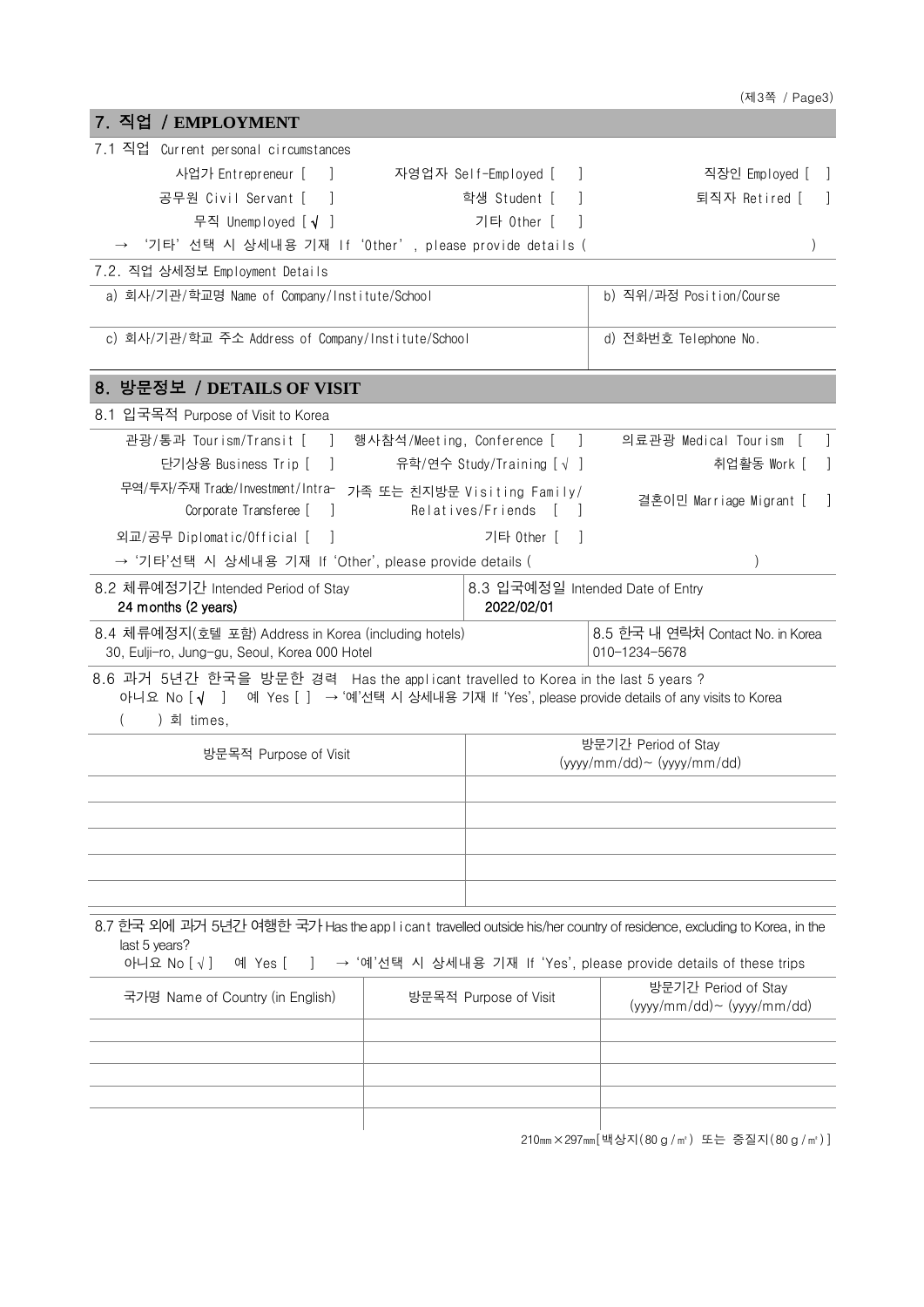| 8.8. 국내 체류 가족 유무 Does the applicant have any family member(s) staying in Korea?<br>아니요 No $\lceil \sqrt{ } \rceil$ 예 Yes $\lceil$ ] → '예'선택 시 상세내용 기재 If 'Yes', please provide details of the family member(s)          |                                    |                   |                                     |                                     |  |  |
|-------------------------------------------------------------------------------------------------------------------------------------------------------------------------------------------------------------------------|------------------------------------|-------------------|-------------------------------------|-------------------------------------|--|--|
| 성명 Full name in English                                                                                                                                                                                                 | 생년월일 Date of Birth<br>(yyyy/mm/dd) | 국적<br>Nationality | 관계 Relationship to the<br>applicant |                                     |  |  |
|                                                                                                                                                                                                                         |                                    |                   |                                     |                                     |  |  |
|                                                                                                                                                                                                                         |                                    |                   |                                     |                                     |  |  |
| * 참고: 가족의 범위 – 배우자, 자녀, 부모, 형제<br>Note: Scope of family members - Spouse, children, parents, siblings of the applicant                                                                                                  |                                    |                   |                                     |                                     |  |  |
| 8.9. 동반입국 가족 유무 Is the applicant travelling to Korea with any family member(s)?<br>아니요 No [√ ] 예 Yes [ ] → '예'선택 시 상세내용 기재 If 'Yes', please provide details of the family<br>member(s) the applicant is travelling with |                                    |                   |                                     |                                     |  |  |
| 성명 Full name in English                                                                                                                                                                                                 | 생년월일 Date of Birth<br>(yyyy/mm/dd) | 국적<br>Nationality |                                     | 관계 Relationship to<br>the applicant |  |  |
|                                                                                                                                                                                                                         |                                    |                   |                                     |                                     |  |  |
|                                                                                                                                                                                                                         |                                    |                   |                                     |                                     |  |  |
| * 참고 : 가족의 범위 - 배우자, 자녀, 부모, 형제<br>Note: Scope of family members - Spouse, children, parents, siblings of the applicant                                                                                                 |                                    |                   |                                     |                                     |  |  |
| 9. 초청 정보 / DETAILS OF INVITATION                                                                                                                                                                                        |                                    |                   |                                     |                                     |  |  |
| 9.1 초청인/초청회사 Is there anyone inviting the applicant for the visa?<br>아니요 No [√ ] 예 Yes [ ] → '예'선택 시 상세내용 기재 If 'Yes', please provide details                                                                           |                                    |                   |                                     |                                     |  |  |
| a) 초청인/초청회사명 Name of inviting person/organization (Korean, foreign resident in Korea, company, or institute)                                                                                                            |                                    |                   |                                     |                                     |  |  |
| b) 생년월일/사업자등록번호 Date of Birth/Business Registration No.                                                                                                                                                                 |                                    |                   |                                     | c) 관계 Relationship to the applicant |  |  |
| d) 주소 Address                                                                                                                                                                                                           |                                    |                   |                                     | e) 전화번호 Phone No.                   |  |  |
| 10. 방문경비 / FUNDING DETAILS                                                                                                                                                                                              |                                    |                   |                                     |                                     |  |  |
| 10.1 방문경비(미국 달러 기준) Estimated travel costs(in US dollars)                                                                                                                                                               |                                    |                   |                                     |                                     |  |  |
| 10.2 경비지불자 Who will pay for the applicant's travel-related expenses? (Any relevant person including the applicant and/or organization)                                                                                  |                                    |                   |                                     |                                     |  |  |
| a) 성명/회사(단체)명 Name of Person/Organization (Company)                                                                                                                                                                     |                                    |                   |                                     | b) 관계 Relationship to the applicant |  |  |
| c) 지원내용 Type of Support                                                                                                                                                                                                 |                                    |                   |                                     | d) 연락처 Contact No.                  |  |  |
| 11. 서류 작성 시 도움 여부 / ASSISTANCE WITH THIS FORM                                                                                                                                                                           |                                    |                   |                                     |                                     |  |  |
| 11.1 이 신청서를 작성하는데 다른 사람의 도움을 받았습니까? Did the applicant receive assistance in completing<br>this form? 아니요№ [√ ] 예 Yes [ ] → '예'선택 시 상세내용 기재 If 'Yes', please provide details of the person who<br>assisted the applicant |                                    |                   |                                     |                                     |  |  |
| 성명 Full Name                                                                                                                                                                                                            | 생년월일 Date of Birth<br>(yyyy/mm/dd) | 연락처 Telephone No. |                                     | 관계<br>Relationship to the applicant |  |  |
|                                                                                                                                                                                                                         |                                    |                   |                                     |                                     |  |  |

210㎜×297㎜[백상지(80g/㎡) 또는 중질지(80g/㎡)]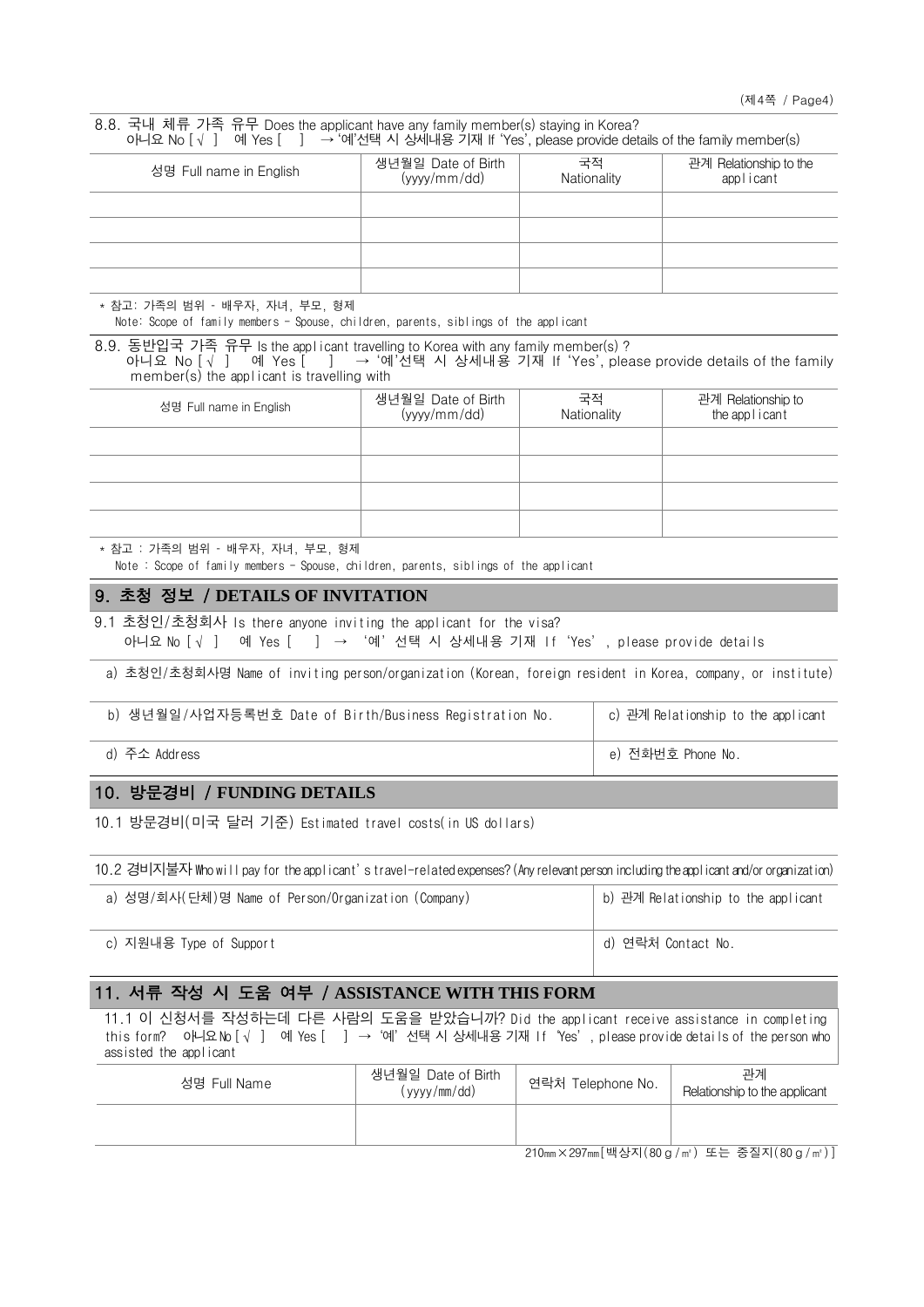#### 유의사항 Notice

- 1. 위 기재사항과 관련하여 자세한 내용은 별지로 작성하거나 관련 서류를 추가로 제출할 수 있습니다. If extra space is needed to complete any item, record on a separate sheet of paper or submit relevant documents which could support the application.
- 2. 대한민국 사증을 승인받은 후 분실 또는 훼손 등의 사유로 여권을 새로 발급받은 경우에는, 정확한 개인정보를 반영 할 수 있도록 변경된 여권정보를 사증처리기관에 통보해야 합니다. If you received Korean visa approval, and have new passport issued thereafter in lieu of lost/damaged passport, you must notify the concerned visa office of changes in your passport information.
- 3. 사증을 발급받았더라도 대한민국 입국 시 입국거부 사유가 발견될 경우에는 대한민국으로의 입국이 허가되지 않을 수 있습니다. Possession of a visa does not entitle the bearer to enter the Republic of Korea upon arrival at the port of entry if he/she is found inadmissible.
- 4. 「출입국관리법 시행규칙」 제9조제1항에 따라 C 계열 사증소지자는 입국 후에 체류자격을 변경할 수 없습니다. Please note that category C visa holders are not able to change their status of stay after their entry into the Republic of Korea in accordance with Article 9(1) of the Enforcement Regulations of the Immigration Act.
- 5. 허위사실 기재 또는 허위서류 제출이 확인되는 경우에는 사증발급ㆍ체류허가가 취소되며, 형사처벌ㆍ입국금지의 대상이 될 수 있습니다.

Providing false information or documents leads to revocation of a visa and permission to stay, and may result in criminal punishments and an entry ban to the Republic of Korea.

- 6.사증심사에 필요한 관련 서류 제출 요구에 따르지 않는 경우, 사증심사가 지연되거나 신청이 불허 될 수 있습니다. Failure to submit all required documents may cause delay or denial of a visa.
- 7. 사증발급 신청 결과는'대한민국 비자포털(www.visa.go.kr)'에서 확인\*하여야 하며, 사증발급거부통지서를 문서로 교 부받고자 하는 경우에는 직접 공관을 방문하여 신청하여야 합니다.
- \* 확인 방법 : 비자포털 초기화면 좌측 '조회/발급'-'진행현황 조회 및 출력'-'재외공관'을 선택하고 여권번호, 성명, 생년월 일 입력 후 조회
	- Visa applicants must check online on the Korea Visa Portal website\* [\(www.visa.go.kr\)](http://www.visa.go.kr/) for visa application results. To receive the disapproval notice in written form, visa applicants must visit the diplomatic office and apply in person.
- \* How to check results: click'Check Application Status'located on the left side of the Visa Portal main display click 'Check Application Status & Print'- select'Diplomatic Office' and input information in the blanks.

## 12. 서약 / **DECLARATION**

본인은 위의 유의사항에 동의하며, 이 신청서에 기재된 내용이 거짓 없이 정확하게 작성되었음을 확인합니다. 또한 본인은 대한민국의 출입국관리법 규정을 준수할 것을 서약합니다.

I declare that I agree with the terms of application including the contents of the notice provided above, statements made in this application are true and correct, and that I will comply with the Immigration Act of the Republic of Korea.

2021 / 11 / 01 / 신청일자 (년. 월. 일) DATE OF APPLICATION (yyyy/mm/dd)

신청인 성명 (자필서명)

lecomes Applicant Name **James Smith** SIGNATURE OF APPLICANT

※ 17세 미만자의 경우 부모 또는 법정후견인의 서명을 기재할 것 ※ Signature of Parent or Legal Guardian is required for a person under 17 years of age ※ 위 서명란에 본인의 성명과 서명을 기재하지 않는 경우 사증발급이 불허될 수 있음 ※ Failure to provide name and signature may result in your application being denied.